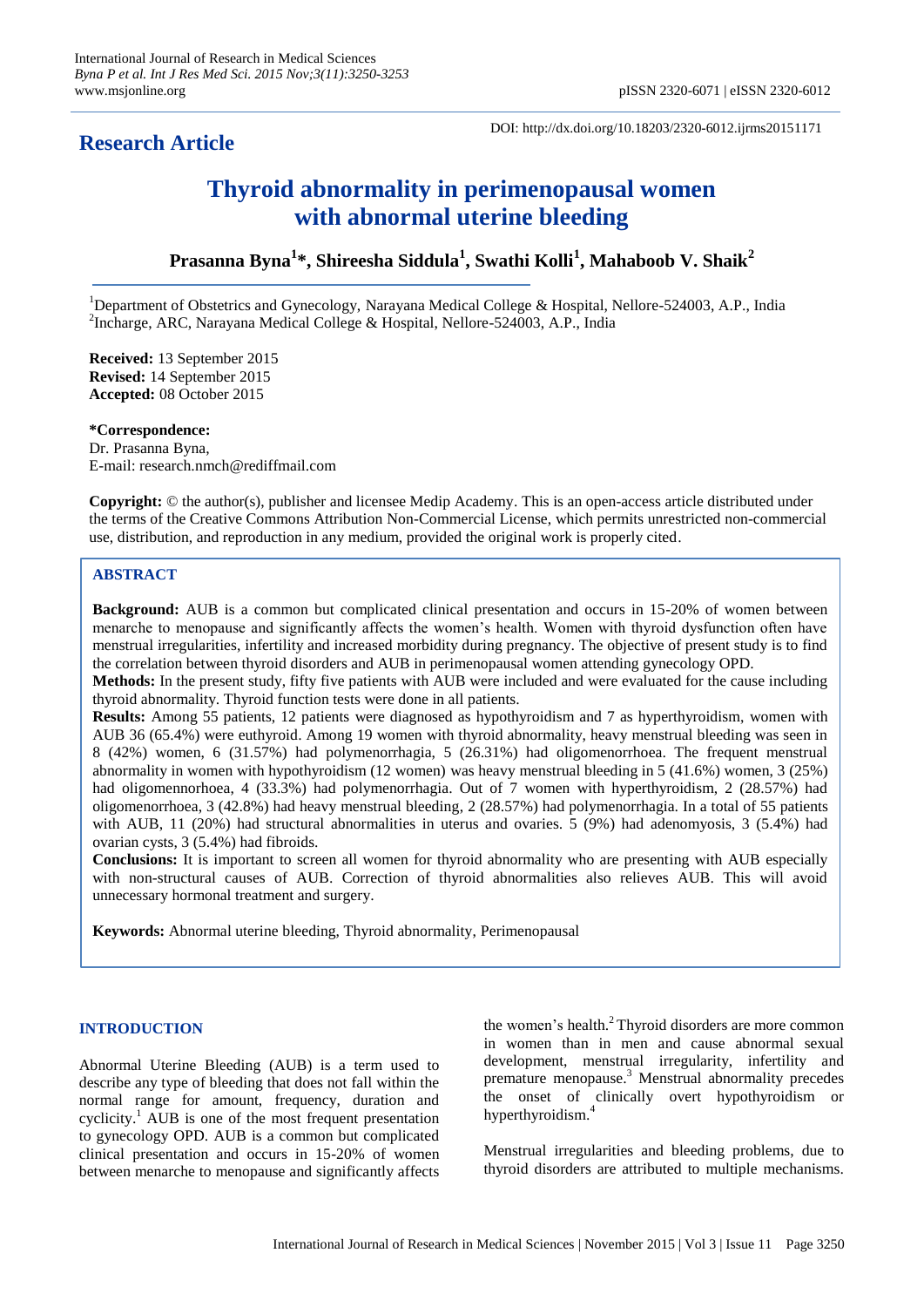They are altered TSH response, TRH induced increased prolactin levels, altered LH response, peripheral conversion of androgens to estrogens, altered SHBG and affect on the coagulation factors. 5 It also alters lipid levels in the serum.

In women with hypothyroidism, TRH induced hyperprolactinemia alter the GnRH pulsatile secretion leading to defective or delay in LH response leading to luteal phase defect and anovulation. For proper production of progesterone, the synergistic effect of FSH mediated LH receptor are important and they are directly influenced by thyroid hormones. Hypothyroidism also alters peripheral metabolism of estrogens by decreasing SHBG production leading to abnormal feedback at pituitary level. Apart from effect on ovulation, hypothyroidism also causes menorrhagia by altering coagulation factors i.e., decrease in factors VII, VIII, IX, XI.<sup>4</sup> SHBG production increases in hyperthyroidism. The metabolism of estrogen is altered and peripheral conversion of androgens to estrogens is increased. Hyperthyroxinemia increases the gonadotrophin response to GnRH and baseline gonadotrophin concentrations are also frequently elevated. The decrease in menstrual flow may also relate to effects on hemostatic factors, including the synthesis of factor VII. Despite these metabolic changes, hyperthyroid women usually maintain ovulation, according to endometrial biopsies.<sup>4</sup>

Subclinical hypothyroidism is present in 5-8.5% of adult women and increases to 20% by the age of 60. TSH <10 IU/ml is defined as subclinical hypothyroidism. Menorrhagia is the early manifestation of subclinical hypothyroidism. These women are also at risk of having abnormal lipid profile and increased incidence of coronary heart disease. Iron deficiency anemia is also common in these women. Subclinical hypothyroidism is also one of the reason for recurrent pregnancy loss.

Hyperthyroidism is due to either Grave's or Plummer's disease. The menstrual changes associated with hyperthyroidism are unpredictable ranging from normal cycles to oligomenorrhoea, amenorrhea. There could be other symptoms like nervousness, heat intolerance, weight loss, sweating, palpitations and diarrhoea.<sup>5</sup>

Treating thyroid dysfunction can reverse menstrual abnormalities and thus improve fertility. A close interplay between thyroid hormones and normal steroid action and secretion exists. It is necessary for normal ovarian function and thus fertility. Women with thyroid dysfunction often have menstrual irregularities, infertility and increased morbidity during pregnancy.

# **METHODS**

This is a prospective study conducted in the Department of Obstetrics & Gynecology, Narayana Medical College & Hospital, Nellore over a period of 6months between July 2014 to December 2014. 55 women presented with AUB presenting to gynec OPD were recruited in the study.

# *Inclusion criteria*

- 1. All women with abnormal uterine bleeding.
- 2. No obvious cervical and genital lesions.
- 3. Not on hormonal therapy.
- 4. No evidence of any haematological disorder.
- 5. No contraindications for dilatation and curettage study.

# *Exclusion criteria*

- 1. Unwilling patients.
- 2. Suspected pelvic infection.
- 3. Profusely bleeding patients requiring therapeutic curettage.
- 4. Women on oral contraceptives.
- 5. Premalignant and malignant lesions of cervix.
- 6. Cervical stenosis.
- 7. Severe medical conditions precluding study like uncontrolled HTN, DM.
- 8. Pregnancy and related causes of bleeding PV.
- 9. IUCD users.

# *Procedure*

- 1) The study protocol included a thorough history taking regarding age, bleeding pattern, onset, duration, quantity of bleeding and complaints related to thyroid dysfunction were noted in detail.
- 2) A thorough clinical examination including general physical examination, neck examination, systemic and gynecologic examinations were carried out.
- 3) All the recruited patients were subjected to routine investigations like hemoglobin, ESR, LFT, RBS, complete urine examination, bleeding time, clotting time, chest x-ray, ultrasound abdomen and pelvis, pap smear, endometrial biopsy.
- 4) All patients were subjected to T3, T4 and TSH.
- 5) T3 and T4 were assayed by competitive chemiluminescent immunoassay. TSH was estimated by ultra-sensitive fully automated ADV1A centaur, using two sites and which, chemiluminescent immunoassay and analyzed.

Reference values:

Serum T4 – 60-120 ng/ml

Serum T3 – 0.8 -16 ng/ml

Serum  $TSH - 0.5-5$  mU/ml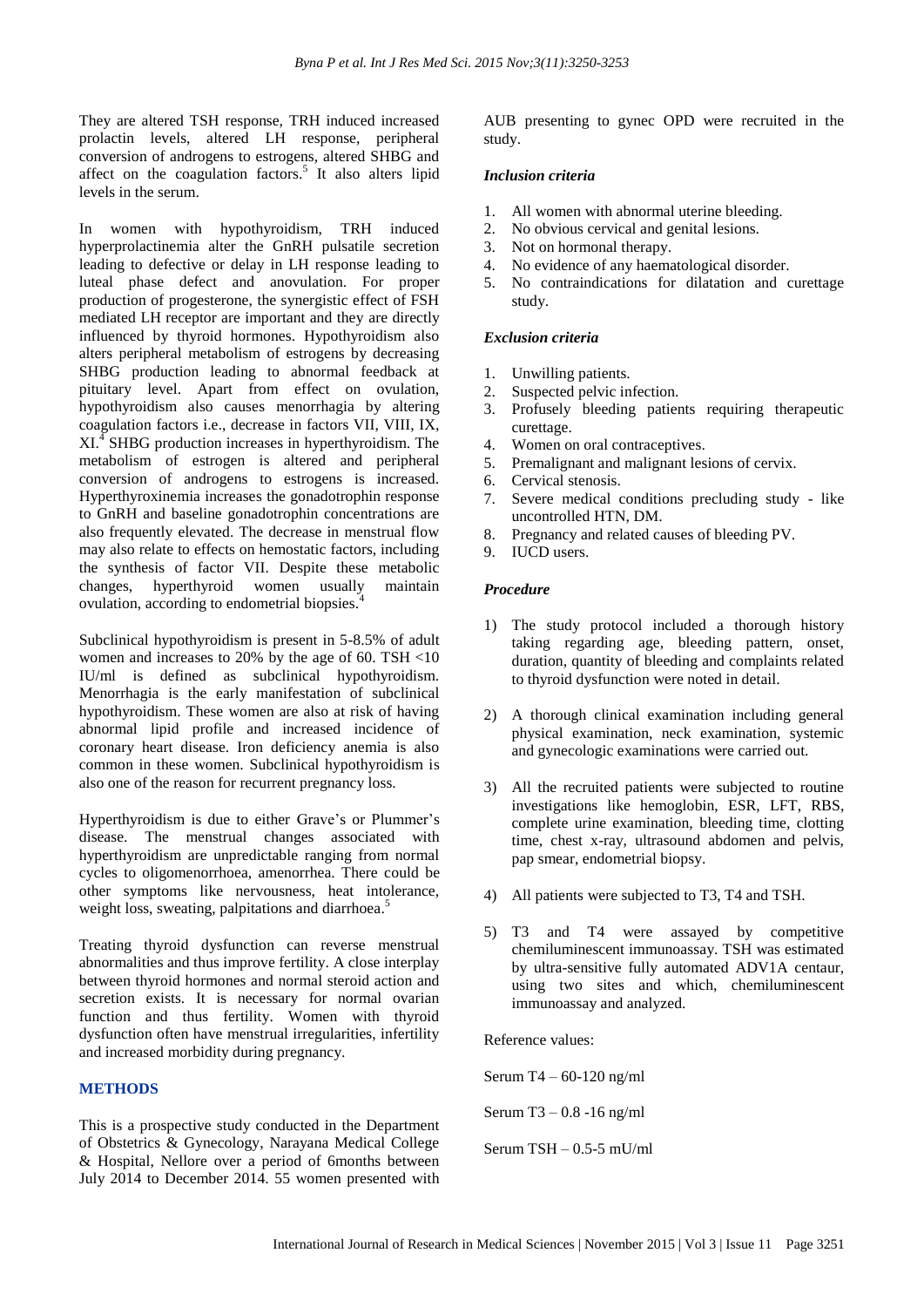# **RESULTS**

A total of 55 patients in perimenopausal age group with AUB were recruited in the present study.

AUB - Age distribution: Majority of the women i.e., 37 (67.27%) in our study were between 35-45 years age group, 14 (25.45%) were between 46-50 years of age group and 4 (7.27%) were between 50-55 years of age group.

AUB - Parity: 10 women (18%) were primiparas, 30 (54%) were para 2, 15 (27 %) were para 3 and above. In 55 women with AUB, 19 (34.5%) women had thyroid abnormality.

AUB - Thyroid abnormality: Out of 55 women with AUB 36 (65.4%) were euthyroid, 12 (21.8%) were hypothyroid and 7 (12.7%) were hyperthyroid.

Thyroid abnormality - Menstrual pattern: Among 19 women with thyroid abnormality, heavy menstrual bleeding was seen in 8 (42%) women, 6 (31.57%) had polymenorrhagia, 5 (26.31%) had oligomenorrhoea (Table 1).

# **Table 1: Thyroid abnormality and menstrual pattern.**

| <b>Menstrual pattern</b> | $-n/t$ | $\frac{0}{n}$ |
|--------------------------|--------|---------------|
| <b>HMB</b>               | 8/19   | 42            |
| Oligomenorrhoea          | 5/19   | 26.31         |
| Polymenorrhagia          | 6/19   | 31.57         |

Hypothyroidism - Menstrual pattern: The frequent menstrual abnormality in women with hypothyroidism (12 women) was heavy menstrual bleeding in 5 (41.6%) women, 3 (25 %) had oligomennorhoea, 4 (33.3%) had polymenorrhagia (Table 2) (Figure 1).

#### **Table 2: Menstrual pattern of hypothyroidism.**

| Menstrual pattern n/t |      | $\frac{0}{\alpha}$ |
|-----------------------|------|--------------------|
| <b>HMB</b>            |      | $5/12$ 41.6        |
| Oligomenorrhoea       | 3/12 | - 25               |
| Polymenorrhagia       | 4/12 | 33.3               |



**Figure 1: Menstrual pattern of hypothyroidism.**

Hyperthyroidism - Menstrual pattern: Out of 7 women with hyperthyroidism, 2 (28.57%) had oligomenorrhoea, 3 (42.8%) had heavy menstrual bleeding, 2 (28.57%) had polymenorrhagia (Table 3) (Figure 2).

#### **Table 3: Menstrual pattern of hyperthyroidism.**

| <b>Menstrual pattern</b> | n/t | $\frac{10}{10}$ |
|--------------------------|-----|-----------------|
| <b>HMB</b>               | 3/7 | 42.85           |
| Oligomenorrhoea          | 2/7 | 28.57           |
| Polymenorrhagia          | 2/7 | 28.57           |



#### **Figure 2: Menstrual pattern of hyperthyroidism.**

AUB - Structural abnormalities: In a total of 55 patients with AUB, 11 (20%) had structural abnormalities in uterus and ovaries. 5 (9%) had adenomyosis, 3 (5.4%) had ovarian cysts, 3 (5.4%) had the fibroids (Table 4) (Figure 3).

#### **Table 4: Structural abnormalities in AUB.**

| <b>Structural</b><br>abnormality | n/t  | $\frac{0}{\pi}$ |
|----------------------------------|------|-----------------|
| Adenomyosis                      | 5/55 | Q               |
| Fibroid                          | 3/55 | 5.4             |
| Ovarian cyst                     | 3/55 | 54              |



**Figure 3: Structural abnormalities in AUB.**

Hypothyroidism - Structural abnormality: In 12 women with hypothyroidism, 3 (25%) had adenomyosis and 1 (8%) had fibroid.